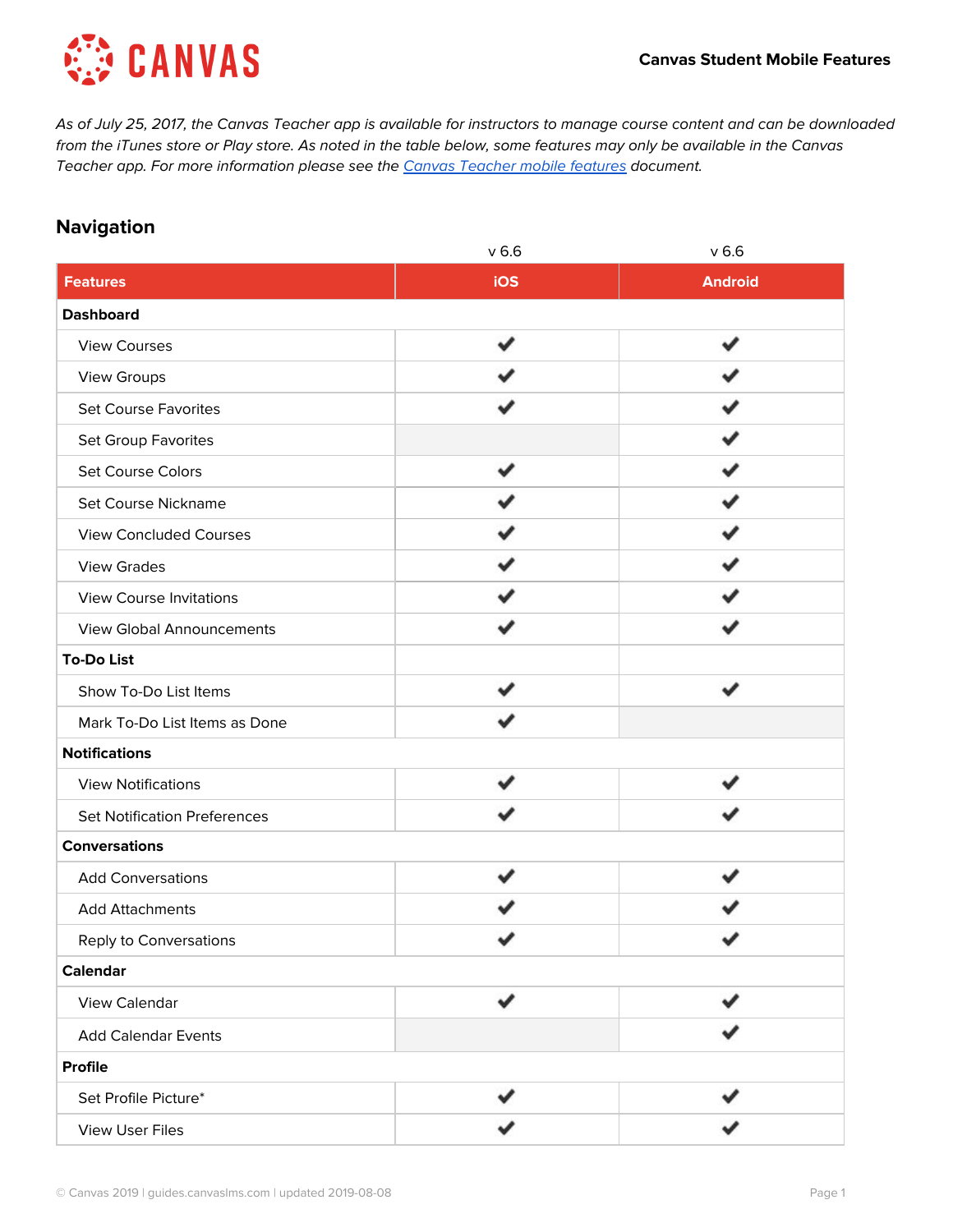

# **Navigation**

|                             | v <sub>6.6</sub>         | v <sub>6.6</sub> |
|-----------------------------|--------------------------|------------------|
| <b>Features</b>             | <b>iOS</b>               | <b>Android</b>   |
| <b>Profile</b>              |                          |                  |
| <b>Manage User Files</b>    | $\overline{\mathcal{L}}$ |                  |
| <b>Switch Users</b>         |                          |                  |
| View Help Options           |                          |                  |
| <b>Change Landing Page</b>  |                          |                  |
| Masquerade as User (Admins) |                          |                  |
| <b>App Options</b>          |                          |                  |
| <b>View Canvas Widgets</b>  |                          |                  |
| <b>View Bookmarks</b>       |                          |                  |

## **Course Features**

|                                   | v <sub>6.6</sub> | v <sub>6.6</sub> |
|-----------------------------------|------------------|------------------|
| <b>Features</b>                   | iOS              | <b>Android</b>   |
| Announcements                     |                  |                  |
| <b>View Global Announcements</b>  | م                |                  |
| Reply to Announcements**          |                  |                  |
| <b>Assignments</b>                |                  |                  |
| <b>View Assignment Details</b>    |                  |                  |
| View Assignment Submission        |                  |                  |
| View Assignment Rubric            |                  |                  |
| <b>View Peer Reviews</b>          |                  |                  |
| <b>Submit Assignments</b>         |                  |                  |
| <b>Add Annotations</b>            |                  |                  |
| Resubmit Assignment               |                  |                  |
| <b>View DocViewer Annotations</b> |                  |                  |
| View Assignment Comments          | Text/Media       | Text/Media       |
| <b>Add Assignment Comments</b>    | Text/Media       | Text/Media       |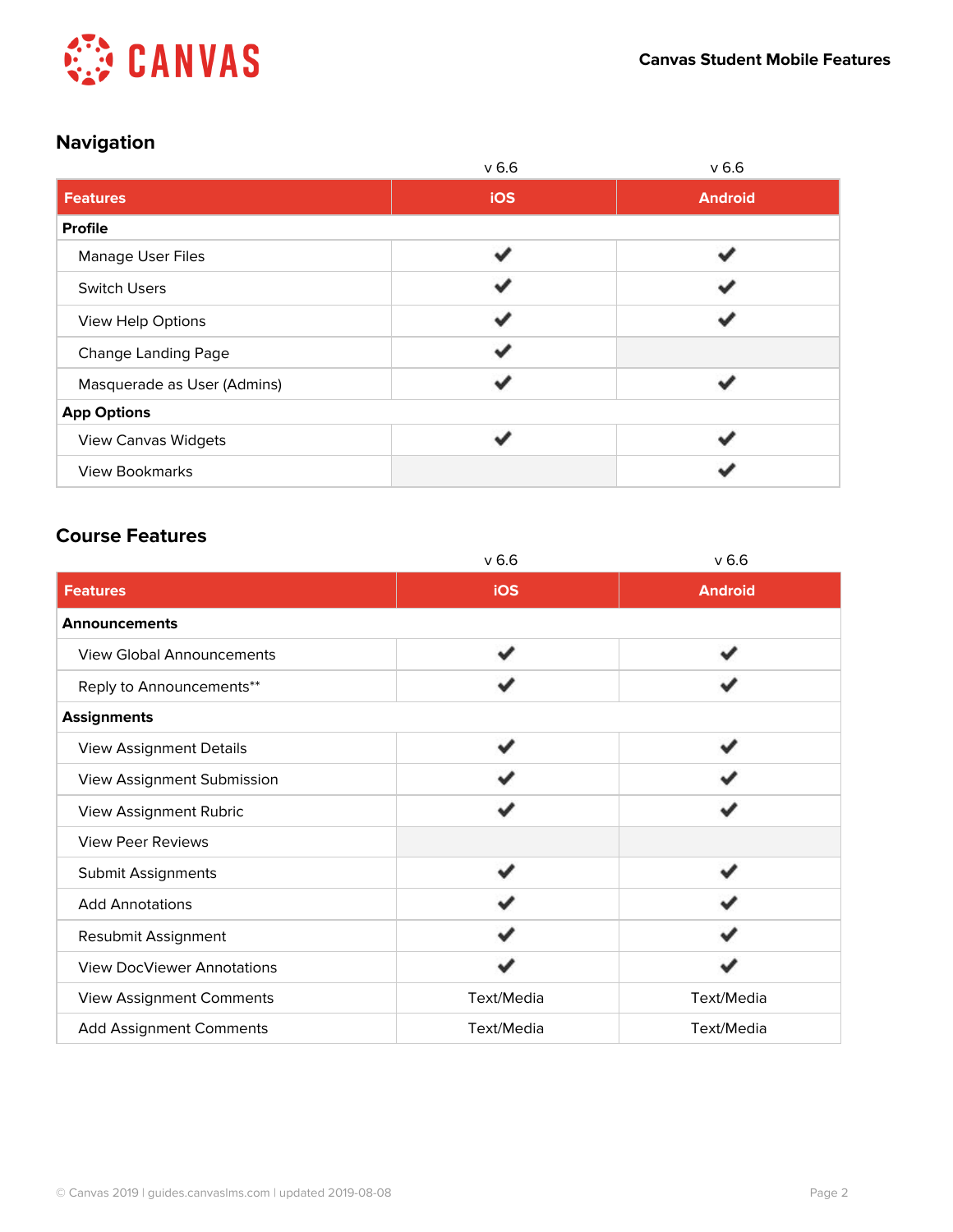

### **Course Features**

|                                | $v$ 6.6 | $v$ 6.6                   |
|--------------------------------|---------|---------------------------|
| <b>Features</b>                | iOS     | <b>Android</b>            |
| <b>Collaborations</b>          |         |                           |
| <b>View Collaborations</b>     |         | $\checkmark$ $\checkmark$ |
| <b>Conferences</b>             |         |                           |
| View Conferences               |         |                           |
| <b>Discussions</b>             |         |                           |
| Allow Discussion Attachments** |         |                           |
| Add Discussions**              |         |                           |
| <b>View Peer Reviews</b>       |         |                           |
| Reply to Discussions           |         |                           |
| <b>Show Pinned Discussions</b> |         |                           |
| <b>Course Files</b>            |         |                           |
| <b>Download Files</b>          |         |                           |
| <b>View Files</b>              |         |                           |
| <b>Grades</b>                  |         |                           |
| <b>View Grading Periods</b>    |         |                           |
| View What-If Scores            |         |                           |
| <b>View Grades</b>             |         |                           |
| <b>Modules</b>                 |         |                           |
| View MasteryPaths              |         | ✔                         |
| <b>Outcomes</b>                |         |                           |
| View Outcomes                  |         | $\checkmark$ $\checkmark$ |
| <b>Pages</b>                   |         |                           |
| <b>View Pages</b>              | v       | v                         |
| People                         |         |                           |
| View People                    |         |                           |
| View Profile Bio*              |         |                           |
| <b>Message Users</b>           |         |                           |
| Quizzes                        |         |                           |
| <b>Take Quizzes</b>            |         |                           |
| View Quiz Results**            |         |                           |